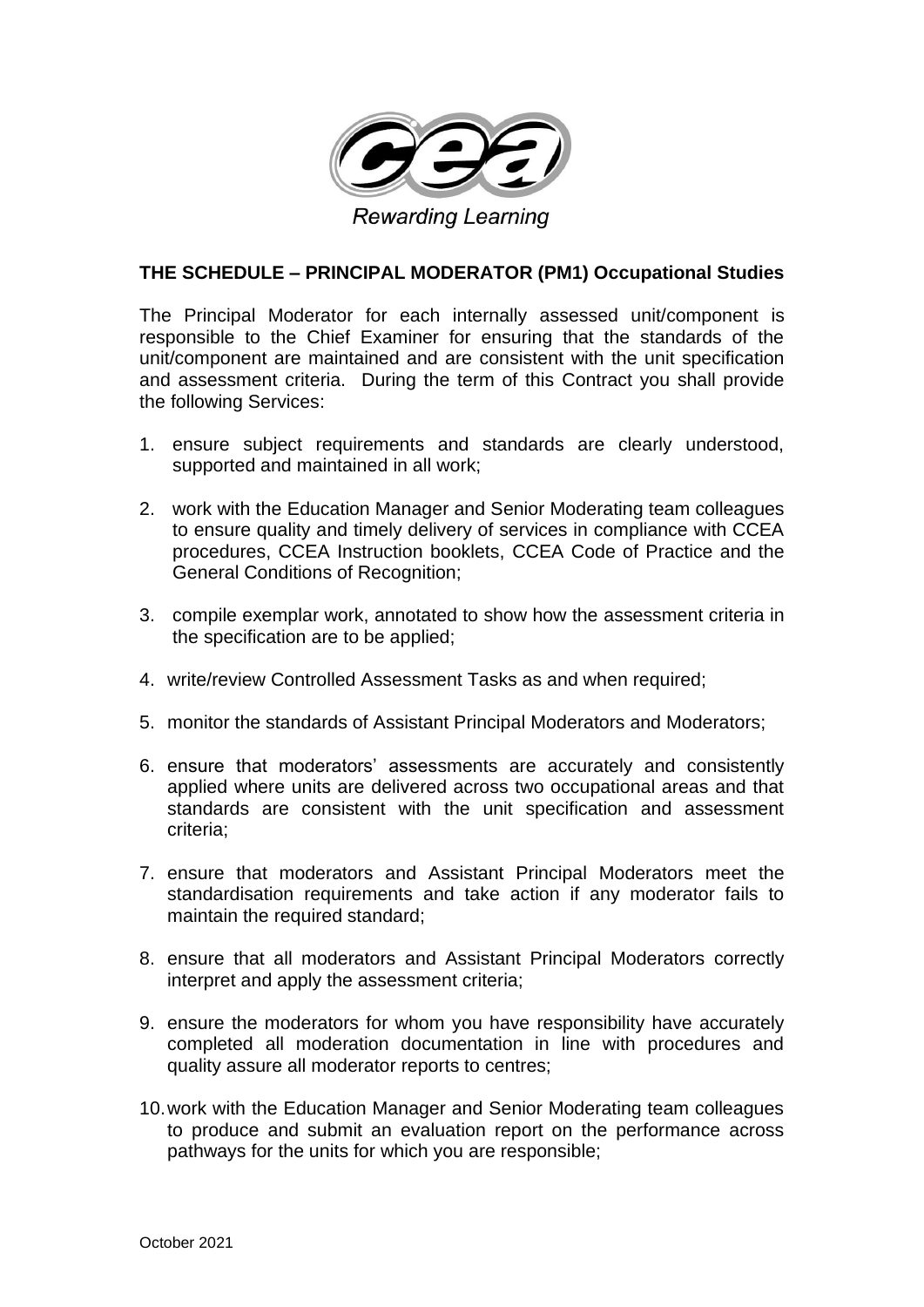- 11.advise on, approve and quality assure any proposed adjustments in line with procedures;
- 12.attend the awarding meeting, advise members on how the component functioned and, where appropriate, recommend preliminary mark ranges for the judgmental grade boundaries;
- 13.submit to the Chief Examiner an evaluation report on issues relating to the performance of the component;
- 14.ensure that appropriate preparatory, follow-up and remedial work with centres is carried out;
- 15.with the senior moderating team, prepare materials for, and conduct Agreement Trials;
- 16.train and mentor new appointees;
- 17.attend training courses arranged by CCEA in relation to new methods, techniques of assessment and administrative procedures;
- 18.conduct teacher support events and/or centre visits where required by the Education Manager;
- 19.engage in modernisation projects/developments and assist in the development of materials in support of the relevant specification;
- 20.ensure that all work for CCEA, including information exchanged at CCEA meetings or whilst on CCEA business, remains confidential and is not discussed or reviewed in public places;
- 21.attend all meetings face to face or online, and to follow protocols as outlined by CCEA at the start of the meeting (meetings may be recorded depending on business need. Attendees will be notified of this before the meeting commences);
- 22.ensure that all work is carried out to a high standard and is completed within agreed deadlines;
- 23.engage in contract performance management with the Education Manager;
- 24.support CCEA as directed with its strategic modernisation programme for examinations and assessments. This can include but is not limited to: reviewing and testing new technologies and processes, participating in pilot projects and providing detailed feedback to improve learning and development;
- 25. perform any other services such as CCEA may reasonably require in respect of/relevant to the development of examinations.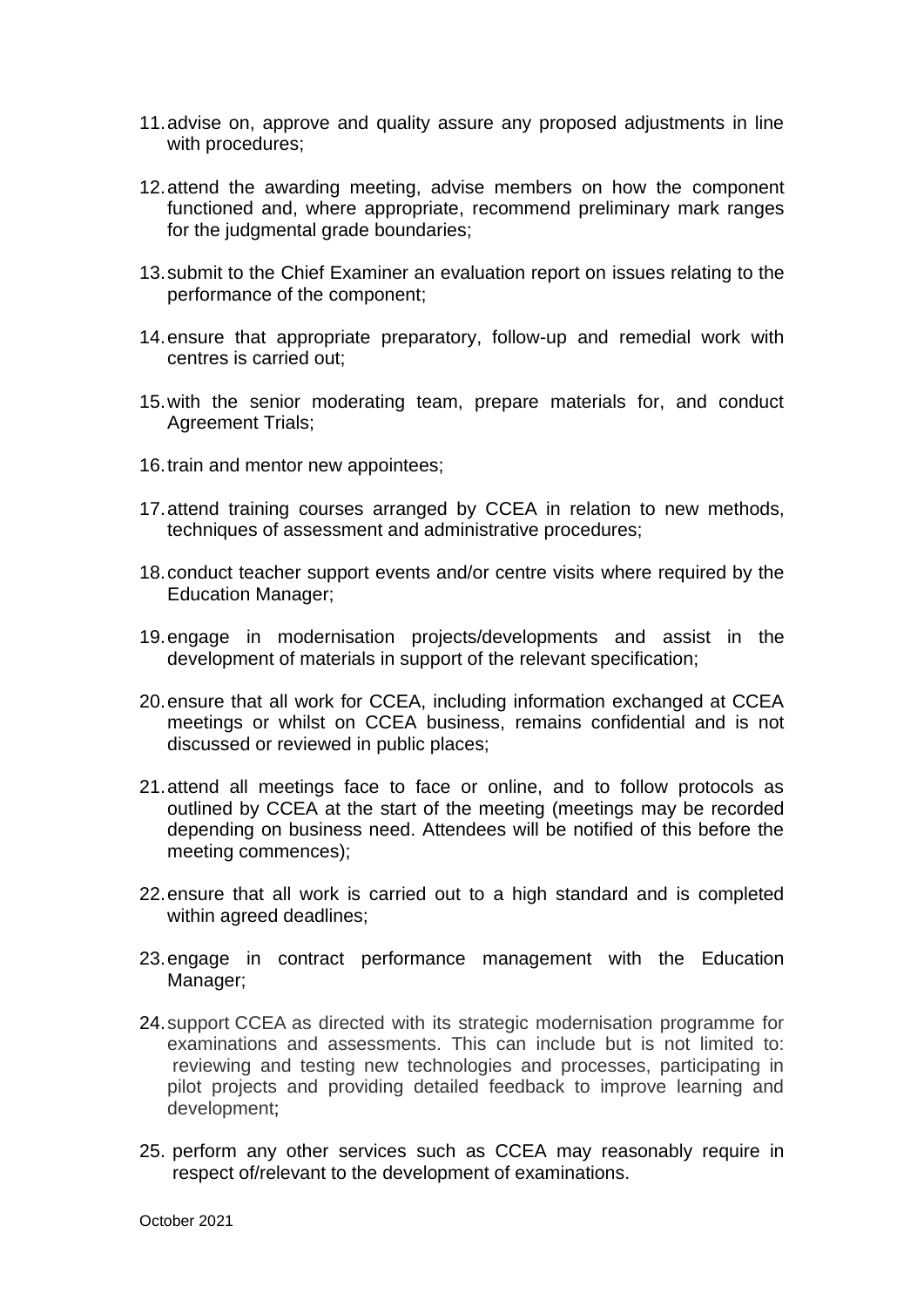## **NO OF DAYS REQUIRED**

In addition to work carried out at home, Principal Moderators for product-type subjects will normally be required to be available for up to a minimum of 7 days, or the equivalent thereof, within each academic year. For those subjects where moderation is by means of visits to centres, Principal Moderators may need to be available for approximately 15 days.

## **CONFIDENTIALITY AND PROFESSIONAL INTEGRITY**

Please note that all examiners who are contracted to provide services for CCEA are required to maintain the confidentiality of assessment materials as described in Condition G4 of the General Conditions of Recognition – Maintaining Confidentiality of assessment materials. The General Conditions of Recognition state that:

*G4.1 Where confidentiality in – (a) the contents of assessment materials, or (b) information about the assessment, is required in order to ensure that a qualification which an awarding organisation makes available, or proposes to make available, reflects an accurate measure of attainment, the awarding organisation must take all reasonable steps to ensure that such confidentiality is maintained.* 

*G4.2 In particular, an awarding organisation must take all reasonable steps to ensure that such confidentiality is maintained where it (or any person connected to it) provides training or training materials in relation to a qualification.* 

*G4.3 An awarding organisation must take all reasonable steps to ensure that no person connected to it, or previously connected to it, offers to disclose information about any assessment or the content of any assessment materials where that information is (or is said or implied to be) confidential.* 

*G4.4 Where any breach of such confidentiality (including through the loss or theft of assessment materials) is either suspected by an awarding organisation or alleged by any other person, the awarding organisation must investigate that breach.*

**<https://ccea.org.uk/document/620> (Section G p53)**

Any behaviour which threatens the confidentiality of the assessment materials will be regarded as a serious breach of contract and may lead to the contract being terminated in accordance with clauses 7 and 8 of the contract. All prospective and current examiners should note that in signing the contract for services, they are acknowledging full understanding of the above condition